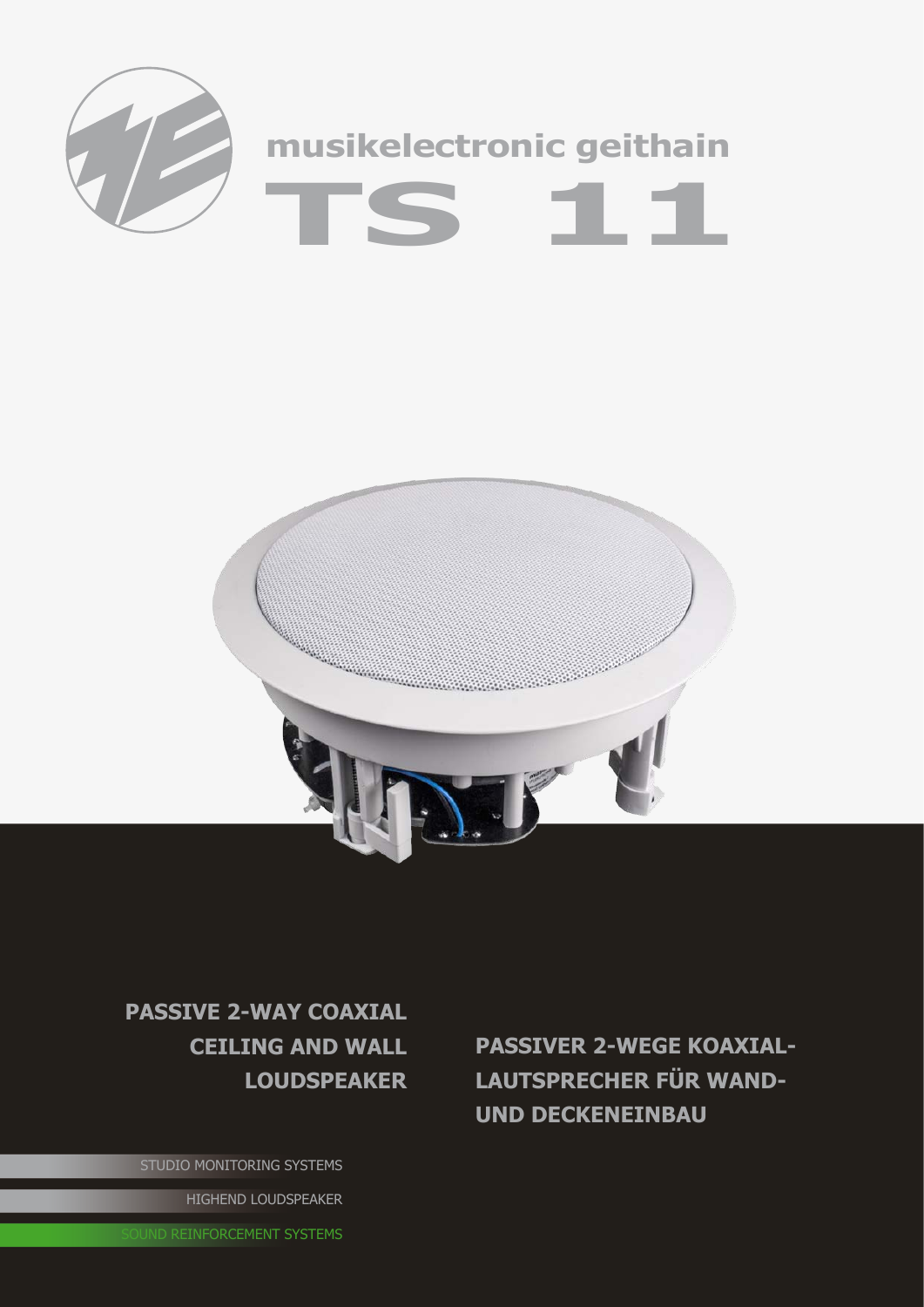**The two-way speaker TS11 is a premium,**<br>
coaxial ceiling installation system with allround quality. It is useful everywhere, where a discrete and optically inconspicuous sound reinforcement is needed. The advantage is the ability to cover large rooms in segments and with different volumes. The swivelling tweeter allows precise tuning to the reproduction space and additional flexibility when choosing the mounting position.

The components include one 6.5-inch cone woofer and one 1-inch dome tweeter. There is an installation cabinet available for acoustically transparent ceilings. A 100V line version is offered as well and therefore fits also greater house installations. With the convenient fast assembly braces installation is easy and quick. Because of the acoustically neutral cover the ceiling system almost disappears optically.

**D**er 2-Wege-Lautsprecher TS11 ist ein hoch-<br>wertiges, koaxiales Deckeneinbausystem mit Allround-Qualität. Es bietet sich überall da an, wo eine diskrete und optisch unauffällige Beschallung realisiert werden soll. Der Vorteil liegt darin, dass sich große Räume auch segmentweise und mit unterschiedlichen Lautstärken beschallen lassen. Der schwenkbare Hochtontreiber lässt eine präzise Einstellung der zu beschallenden Flächen zu und sorgt für zusätzliche Flexibilität bei der Wahl des Einbauortes.

Die Komponenten umfassen einen 6,5-Zoll-Konustieftöner und eine 1-Zoll-Hochtonkalotte. Für akustisch transparente Decken ist ein Einbaugehäuse verfügbar. Der Lautsprecher ist ebenfalls in 100V Ausführung lieferbar und eignet sich damit auch für größere Hausbeschallungsanlagen. Durch die praktischen Schnellmontageklammern gelingt der Einbau rasch und unkompliziert. Ein akustisch neutrales Lochgitter lässt das Deckensystem optisch fast verschwinden.

## **TS 11**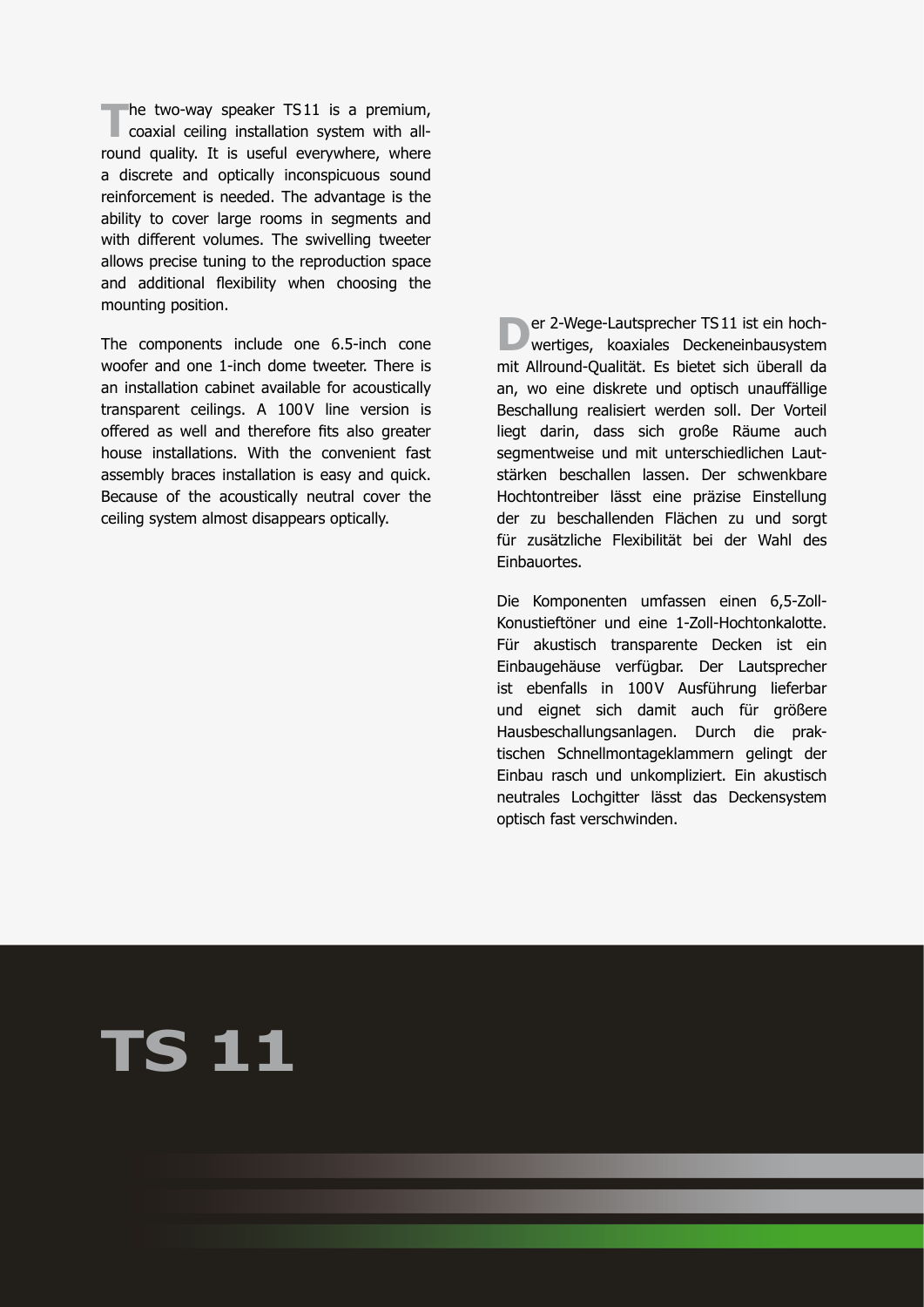## **Specifications**

Cabinet type<br>TS11 ceiling mount for acoustical transparent ceilings closed enclosure on request Maximum SPL  $105dB$ peak  $/r = 1$ m  $(3'3'')$ Frequency response  $70$  Hz … 20 kHz −6dB with additional enclosure V<sub>b</sub> = 10l Coverage angle  $f > 4kHz$  90° **Transducers**  LF HF  $1\times 6.5''$  cone  $1 \times 1$ " dome **Sensitivity** measured at  $1 \text{W}$  87dBSPL / r =  $1 \text{m} (3'3'')$ Maximum input power  $100W$  with additional enclosure  $V_{b} = 10W$ Nominal input power  $50W$  with additional enclosure  $V_{b} = 10W$ Nominal impedance 16Ω optional 100V (200 / 400 / 800Ω switchable) Electronic crossover frequency 3kHz Directivity index see diagram Input connector loudspeaker clamp Outer diameter 230mm (9.06″) Installation space hole diameter 200mm (7.88″) Installation height without 100V transformer (standard) with 100V transformer (optional) 100mm (3.94″) 140mm (5.52″) Installation panel thickness 10 (0.4″) ... 40mm (1.58″) Weight without 100V transformer (standard) with 100V transformer (optional) 1.2kg (2.7lbs) 2.7kg (6lbs) Environmental specifications Operating temperature Storage temperature Relative humidity +15°C … +35°C (+59°F ... +95°F) −25°C … +45°C (−13°F ... +113°F) 45% … 75% Design of the cabinet ABS Plast RAL 9010, other colors on request